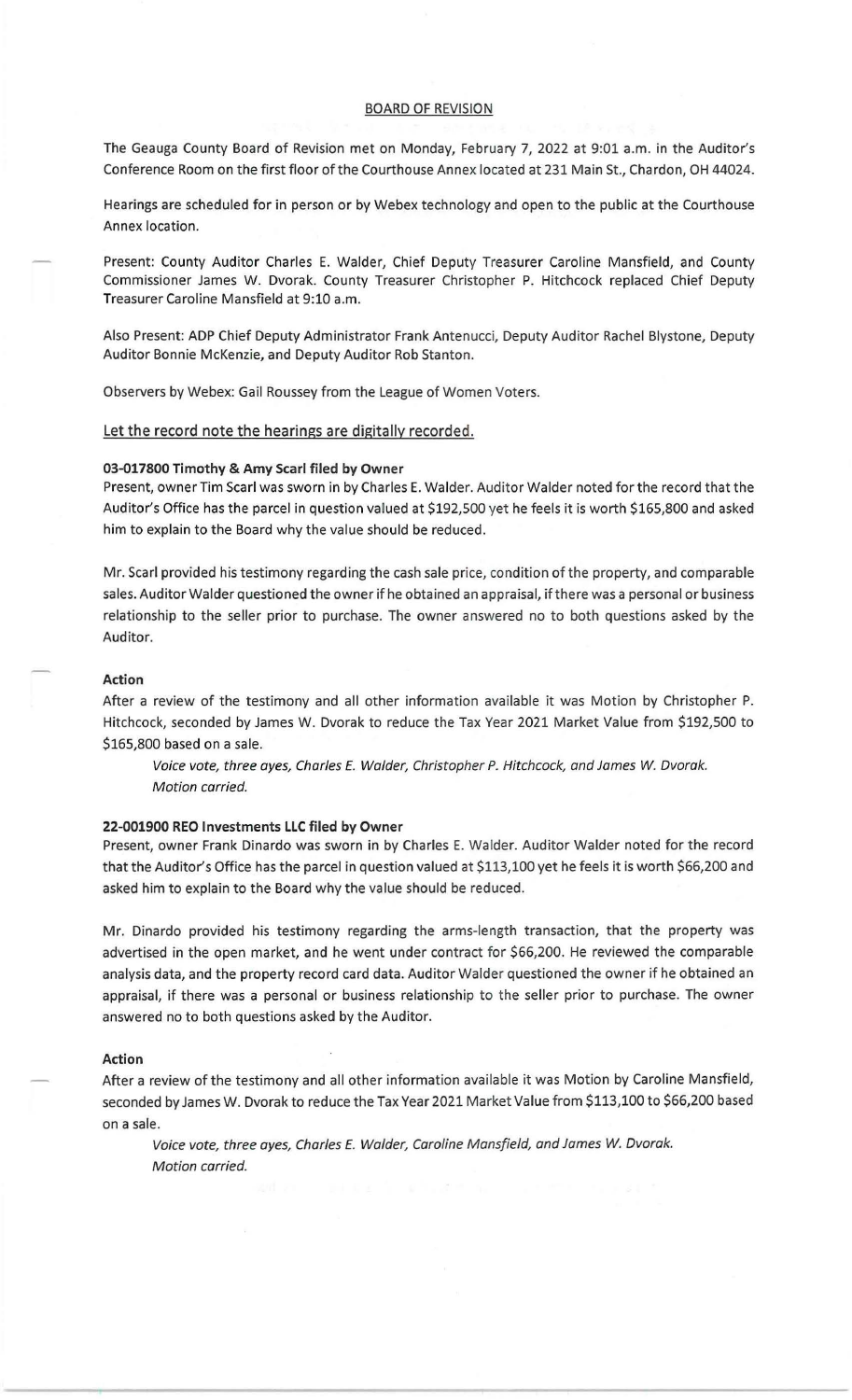## 29-107875 Riverbend Realty Investors LTD filed by Owner

Present, Attorney Steven Maier representing the owner. Auditor Walder noted for the record that the Auditor's Office has the parcel in question valued at \$101,900 yet he feels it is worth \$52,400 and asked him to explain to the Board why the value should be reduced.

Attorney Maier presented evidence on the date of purchase, purchase price, conveyance fee statement, affidavit, arms-length transaction, and vacancy. Auditor Walder questioned the attorney on the difference in price between the conveyance fee statement and contract. Attorney Maier explained to the board what was included for personal property.

### Action

After a review of the testimony and all other information available it was Motion by Christopher P. Hitchcock, seconded by Charles E. Walder to reduce the Tax Year 2021 Market Value from \$101,900 to \$52,400 based on a sale.

Voice vote, three ayes, Charles E. Walder, Christopher P. Hitchcock, and James *W.* Dvorak. Motion carried.

Integrity Services Inc Representing

Tax Year 2021 Valuation Complaints in Lieu of Formal Hearings. Let the record reflect the following are based on the recommendation of Integrity Services Inc.

### 15-000750 Thomas J & Deborah Yerick filed by Owner

Motion by James W. Dvorak, seconded by Christopher P. Hitchcock to reduce the Tax Year 2021 Market Value from \$193,400 to \$181,600 based on comparables and appraiser review.

Vqice vote, three ayes, Charles E. Walder, Christopher P. Hitchcock, and James *W.* Dvorak. Motion carried.

#### General Business

Approval of Minutes

Motion by Christopher P. Hitchcock, seconded by James W. Dvorak to approve the minutes from January 10,2022.

Voice vote, three ayes, Charles E. Walder, Christopher P. Hitchcock, and James *w.* Dvorak. Motion carried.

### Remissions/Refunds of Late Payment Penalties per ORC 5711.33 and 5711.39

Motion by James W. Dvorak, seconded by Charles E. Walder to remit and/or refund the following late payment penalties for Tax Year 2020 \$1,457.06 due to reasonable cause and not willful neglect and based upon the recommendation of the County Treasurer Christopher P. Hitchcock:

#### FEBRUARY 7, 2022 REMISSION OF PENALTY

| LEWANDOWSKI, EDWARD J & THERESA M | 01-118348 | \$448.55   | FH 2020 |
|-----------------------------------|-----------|------------|---------|
| MONGELL, JOSEPH                   | 02-330705 | \$899.10   | LH 2020 |
| SHEROD, TIMOTHY                   | 11-202800 | \$14.13    | LH 2020 |
| WIDLICKA, WILLIAM                 | 23-183300 | \$95.28    | LH 2020 |
|                                   | Totaling: | \$1,457.06 |         |

Voice vote, three ayes, Charles *E.* Walder, Christopher P. Hitchcock, and James *w.* Dvorak. Motion carried.

Bejng no further business to conduct it was moved by Christopher P. Hitchcock to adjourn the February 7, 2022 BOR meeting at 9:24 a.m.